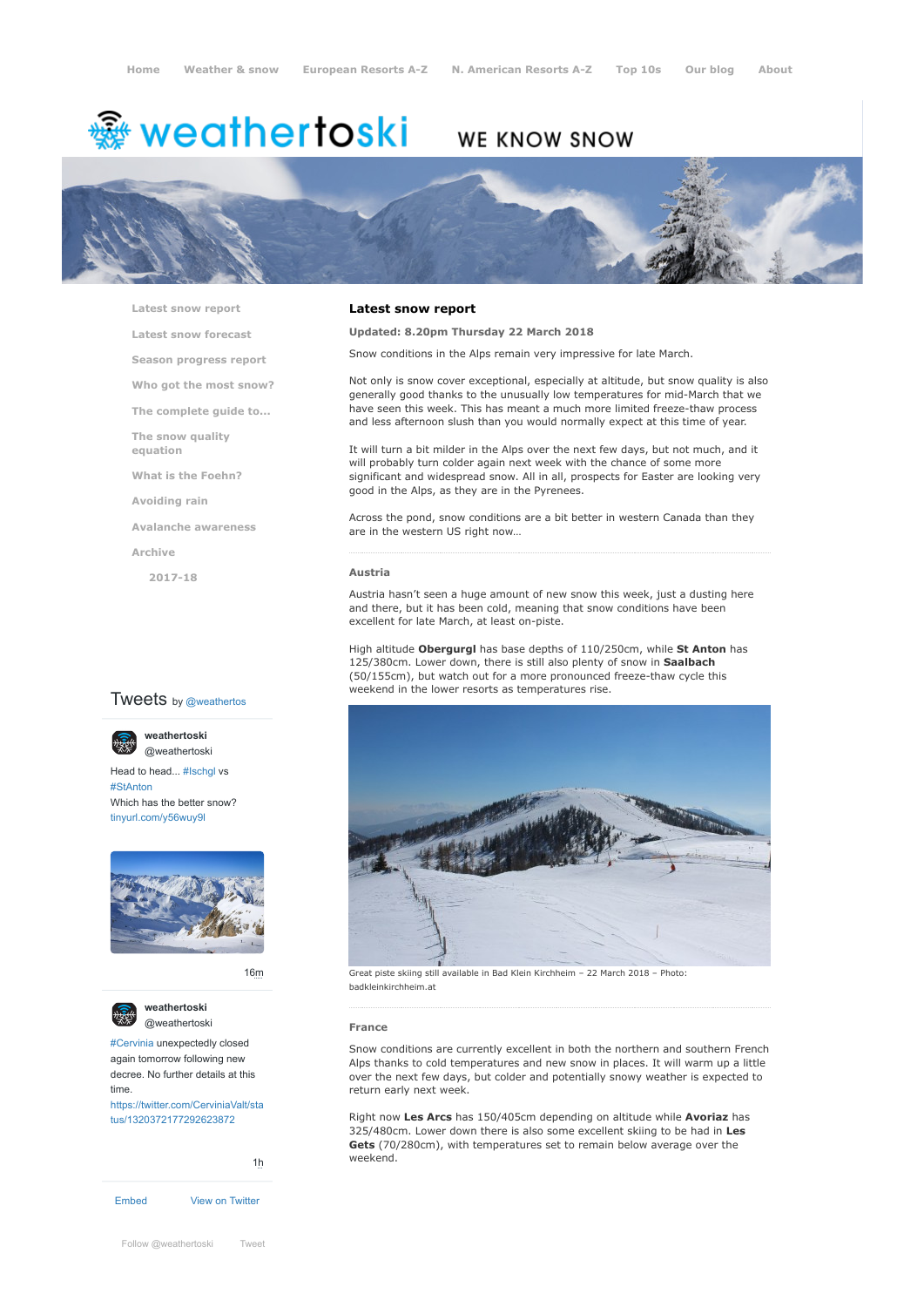

Tailor-made ski holidays and short breaks to some of the finest hotels in the Alps

020 3397 8450





# **Contact us...**

**Got a burning question about weather or snow conditions in the Alps?** [Contact us](https://www.weathertoski.co.uk/about-1/contact-us/) and we'll do our best to answer it...

E: [info@weathertoski.co.uk](mailto:fraser@weathertoski.co.uk)

T: +44 (0)20 3151 3154

[Website terms of use](https://www.weathertoski.co.uk/about-1/website-terms-of-use/)

[Privacy notice](https://www.weathertoski.co.uk/about-1/privacy-notice/)



Excellent snow conditions in Les Arcs yesterday – 21 March 2018 – Photo: Linda Tetlow

#### **Italy**

Snow conditions in Italy are excellent for the time of year, with great cover across the board. Below average temperatures are also ensuring that the freezethaw cycle is less pronounced than usual.

High altitude **Passo Tonale** currently has 60/250cm of snow depending on altitude while, in the Dolomites, **Corvara** has 50/180cm.

Expect a few flurries in places on Saturday, especially in the western Italian Alps, but no significant snow until next week.



Magnificent snow conditions right now in the Dolomites. This is Madonna di Campiglio – 22 March 2018 – Photo: funiviecampiglio.it

#### **Switzerland**

Snow conditions remain excellent across most Swiss resorts, with the cold temperatures this week ensuring that the freeze-thaw cycle is less pronounced than you might expect at this time of year, and even non-existent at high altitude.

**Zermatt** currently has 155/385cm of settled snow, while **Engelberg** has 20/660cm.

A few flurries of snow are possible here and there over the next couple of days but many places will stay fine this weekend, before more widespread snow arrives from the west next week.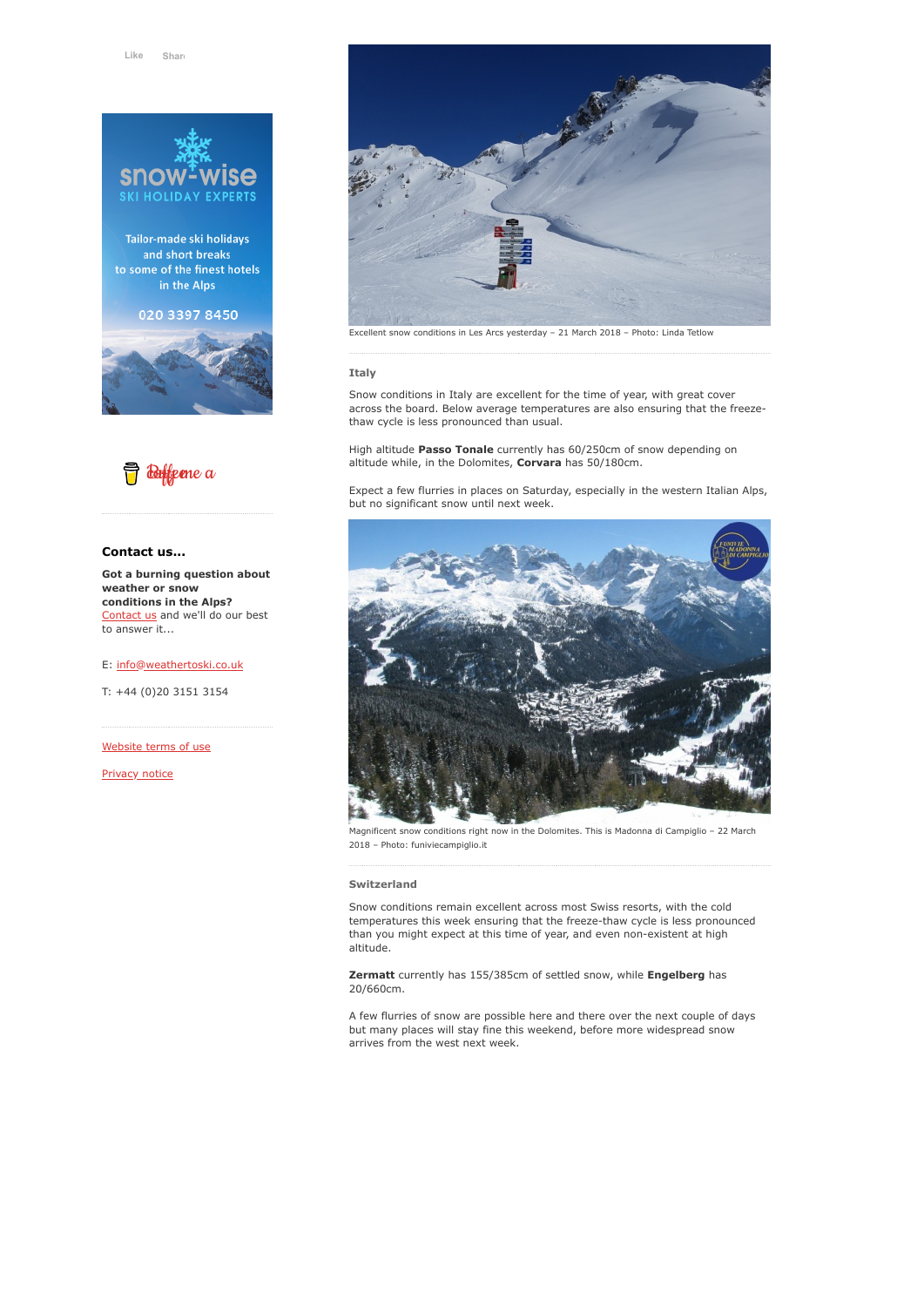

Fabulous snow conditions still in Laax – 22 March 2018 – Photo: laax.com

## **Rest of Europe**

There is fresh snow this week across much of the Pyrenees, and plenty more forecast over the weekend. Not surprisingly, snow conditions are excellent in Andorra's **Soldeu** where base depths are now 130/210cm depending on altitude. The figures are even more impressive over in Spain, with 220/300cm in **Baqueira Beret** and 110/255cm in **Formigal**.

Snow cover remains pretty good in Scotland, even if the milder conditions have lead to highly variable snow quality. Right now, **Glencoe** has settled snow depths of 175/195cm, while **Cairngorm** has 110/160cm.

In Scandinavia, Norwegian resorts haven't seen much snow in recent days but, on-piste at least, there is still some excellent skiing to be had in the likes of **Hemsedal** (160/175cm).



Lots of snow still in the Pyrenees. This is the French resort of Artouste – 22 March 2018 – Photo: ossaupyrenees.com

#### **USA**

Fresh snow has meant that many western US resorts this week have had decent snow conditions, even if it has fallen to relatively modest quantities.

**Alta** (243cm upper base), in Utah, is offering some excellent skiing right now onpiste, as is Colorado's **Vail** (135cm upper base), although these figures remain below par in what has been a disappointing season overall.

Further west, California's **Mammoth** has fared better with 30cm of new snow today and an upper base of 356cm.

# **Canada**

**Whistler** (288cm upper base) has seen very little snow in the last week, but that has all changed today with significant snowfall expected to end the week. Conditions are therefore very promising as we approach the Easter period, with temperatures expected to remain relatively cool.

Further inland, any snowfall over the next few days will be more modest, but the colder weather means that **Lake Louise** (163/211cm) is also in great shape for late March.